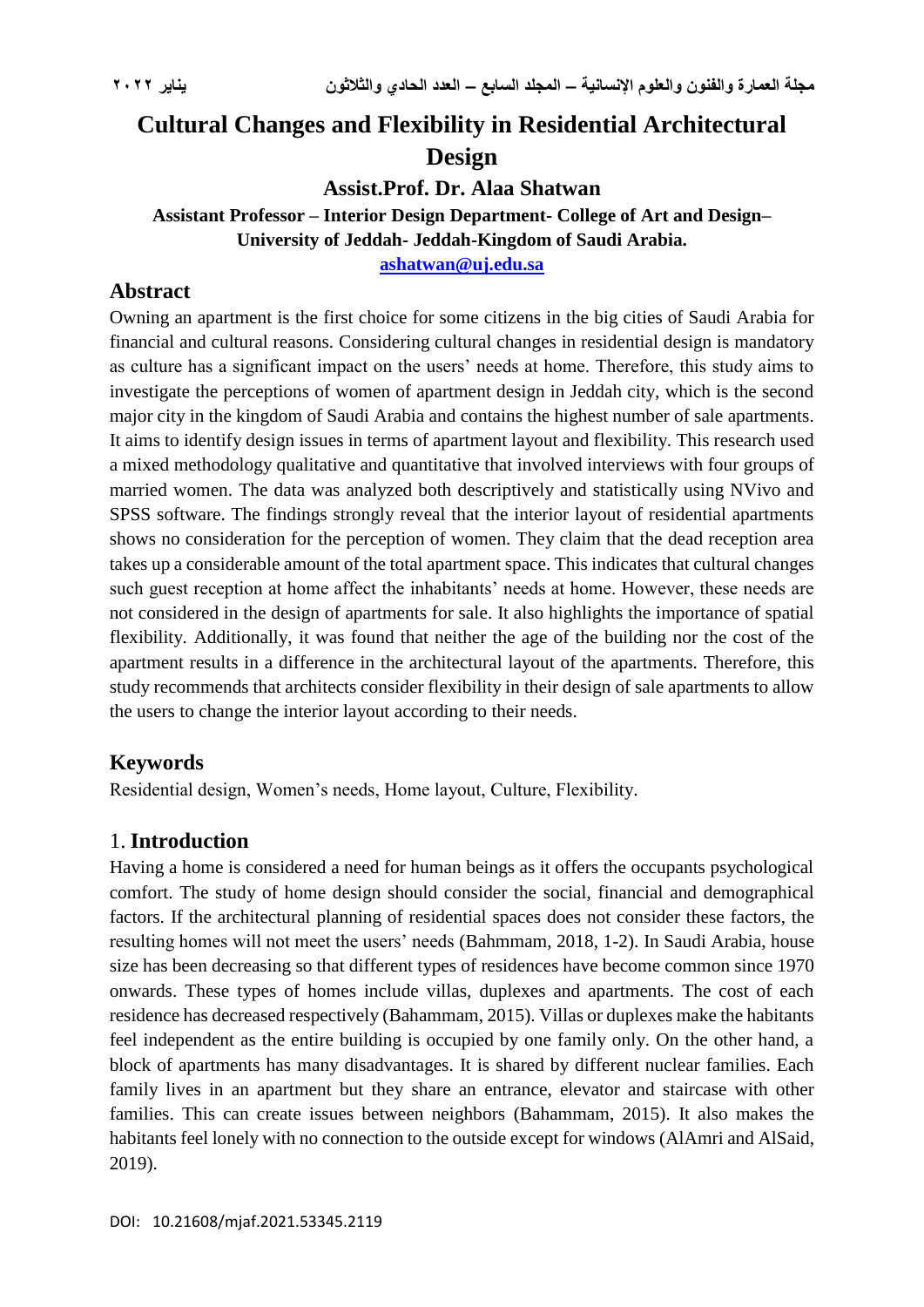In Jeddah, apartments have become the first choice for middle or low income citizens who want to own a home (AlAmri and AlSaid, 2019). The high cost of homes represents an obstacle in terms of people being able to afford their own villa or duplex in Saudi Arabia. Therefore people have started to live in apartments, especially small nuclear families in big cities like Jeddah and Riyadh (AlAmri and AlSaid, 2019). On the other hand, AlQamdi (2019) claims that it is not just the cost that results in people owning an apartment. The spread of apartments for sale has led to more cultural awareness that this is the home size that people need, and not villas. Owning an apartment will make people understand that apartments can be enough and there is no need for the amount of land required by a villa. Similarly, Alzamil and Haidar (2019) discussed the factors that affect villa size and the number of rooms in Riyadh from the perspective of the users. The study found that dependent villas are not designed with consideration of users' needs in mind as there are many rooms left unused for most of the year. They also found that architects design villas without considering any published research findings and associated recommendations. They go on to assert that the default villa area exceeds the area required per person. They recommended that social, financial, psychological and design factors must be considered before designing a home. This is in agreement with Alsusi (2015) who has stated that home design must consider the design principle for interior space arrangements according to the habitant numbers and their needs.

AlMathloom and AlKurdi (2018) discussed the importance of investigating flexibility in residential design from the perspective of housewives. In Saudi Arabia, there is little attention given to cultural changes and flexibility in terms of the residential layout of the apartments. Therefore, this paper will focus on this area through the use of in-depth interviews with contemporary apartments owned by women in Jeddah. This paper will also study whether the age of the building or cost of the flat have a role in the interior layout of the apartments.

#### **1.1 Research Problem**

Designing apartments without understanding culture changes, the habitants' needs or the importance of flexibility in the home leads to the existence of dead rooms. Dead rooms are the result of placing big rooms in the reception area which are used rarely and cost more.

#### **1.2 Research Aim**

**The aim of this research is to identify architectural design issues in owned apartments from the perspective of women focusing on two points:**

**1- The reception area and cultural changes.**

2- The living space: interior layout and flexibility.

This is in addition to cultural changes.

#### **1.3 Research Questions:**

- What are common architectural design issues in apartments from the perspective of women?
- How do cultural changes affect women's needs in terms of the apartment layout?
- How is flexibility is applied in the architecture of sale apartments?
- Does age or the cost of the building affect the interior layout of the apartments?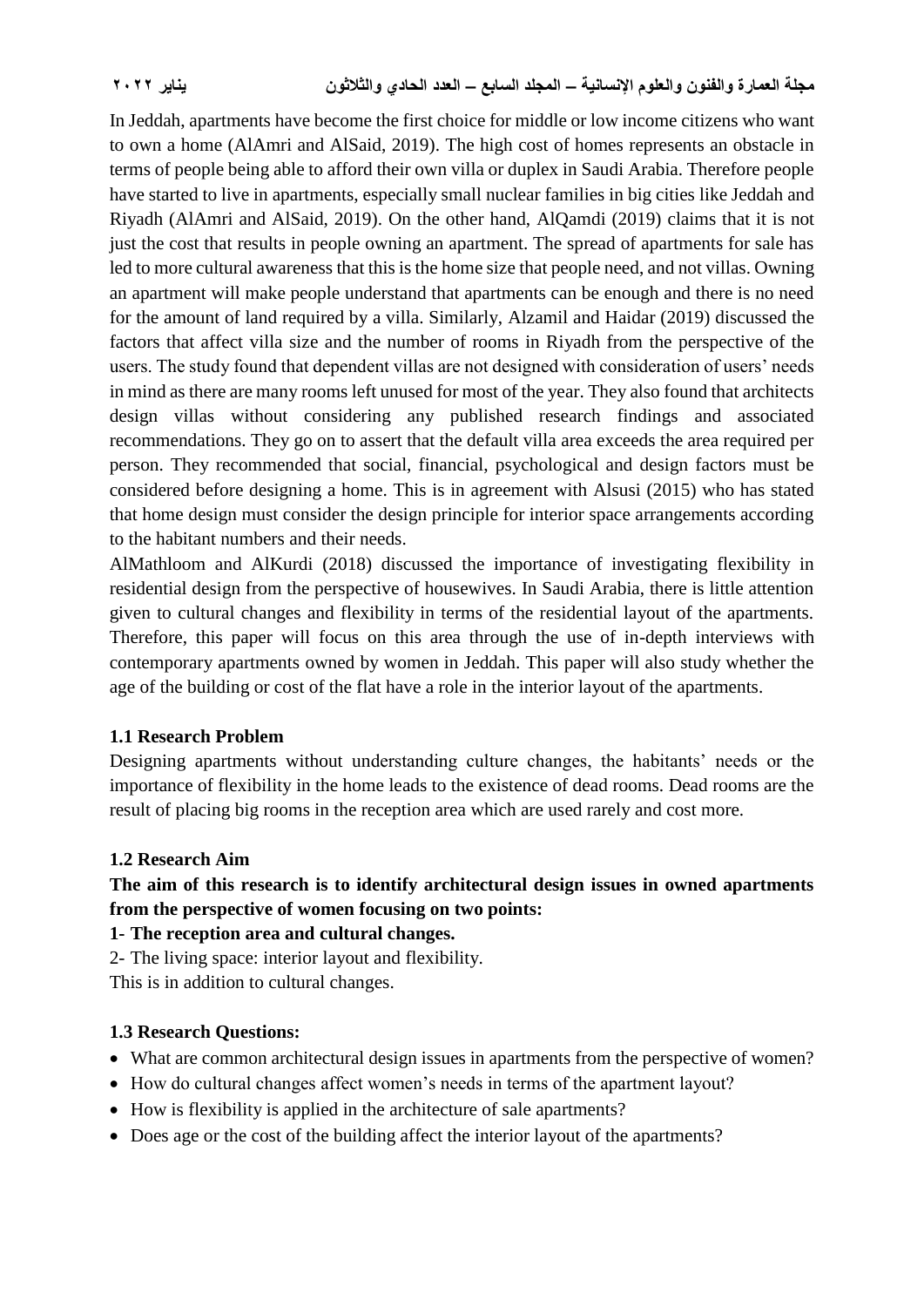#### **1.4 Research Hypotheses**

- The female habitants' needs in sale apartments are not considered.
- Cultural changes must have a great impact on the residential architecture in terms of room arrangements.
- Apartments in Jeddah contain many dead rooms.
- Spatial flexibility is not considered in the architectural design of sale apartments.

#### **1.5 Research Limitations**

The research is limited to the design issues of owned apartments from the perception of women in Jeddah. The research is limited to focusing on two points:

- The reception area and cultural changes.
- Living space: the interior layout and flexibility.

### **2. Culture and Residence**

The habitants' needs in a home change alongside cultural changes. Previous studies have found there to be a strong relationship between culture and housing space (Shehab and Kandar, 2016). Similarly, Erdoğan et al. (2016) stated that there are many factors affecting home design, of which socio-culture is considered to be one of the major factors. Although culture is reflected in the different types of building available, residence is considered to be the major reflector of culture. This is not only in terms of material and color selection, but also in the layout of the rooms (Fan and Kim, 2019). According to Abu-Zauid (2015), the home represents the social characteristics of its occupants in terms of their financial situation, family size and lifestyle (Abu-Zauid, 2015). Al-Homoud et al. (2003) state that culture can be indicated in different societies by the architectural layout of the available residences. They go on to assert that home layout is a way to recognize changes in both culture and people's lifestyle. As a result, studying residential layout is a way to study cultural changes. In Libya, Almabruk et al. (2017) discussed the impact of cultural changes on residential design. They found that interior spaces such as interior courtyards are not needed in the new culture, which means that this space does not exist anymore in Libyan homes. Shatwan and Carta (2017) discussed how cultural changes in Saudi Arabia have a great impact on residential design changes. For instance, extended families used to live in one house. Each basic family has a bedroom and toilets and they all share the rest of rooms such as the reception, living room and kitchen. Cultural changes have resulted in that each starting family having a home of their own. At this time, apartments started to become common in cities such as Jeddah.

## **3. Flexibility**

At the same time, apartment designs should be varied according to the different needs of families residing in them. Providing this variety can exist by having a degree of flexibility present in the design. Flexibility refers to the ability to modify the interior layout due to cultural and economic changes (De Paris and Lopes, 2018). It allows for changes in architectural layout without damaging the building construction. This shows an understanding of the importance of changes in home layout by the users during different periods (Tantus et al., 2013, Estaji, 2017). Not considering the users' needs in home design can lead to random changes being made by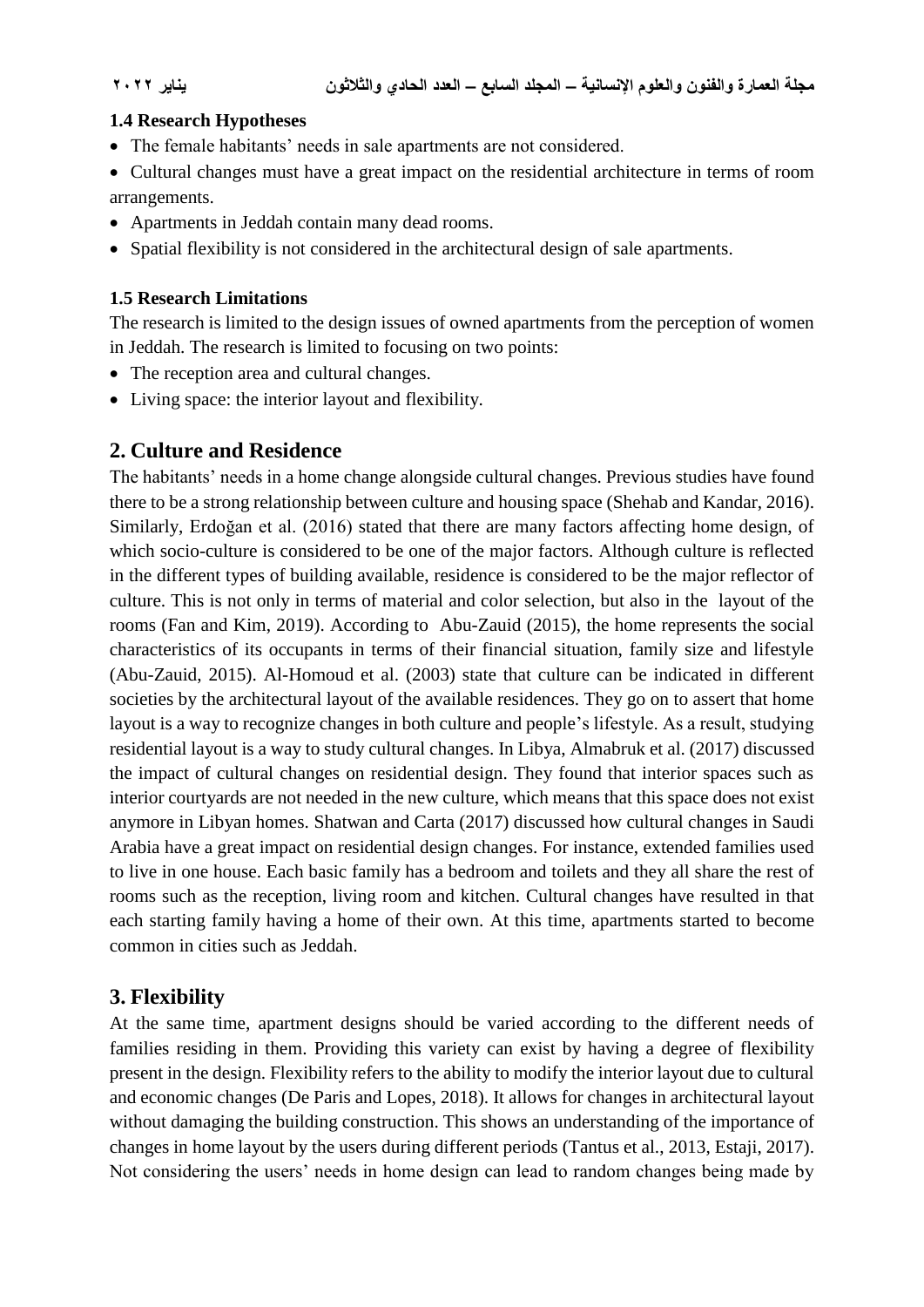the users such as breaking down walls to open up space (Tantus et al., 2013). Other studies have identified flexibility as barrier-free in terms of the physical accessibility of the architecture (Wang and Deng, 2018, Ondra et al., 2016, Lewandowska et al., 2017). In the same context, a study on flexibility in 18 apartments in Casa de Las Flores, Madrid showed that the users of 15 apartments out of 18 created a separation or connection of rooms during different periods of time. However, there were some load-bearing walls that could not be removed, which created an obstacle for habitats (Montellano, 2015). Similarly, Raviz et al. (2015) conducted two case studies looking into Dutch houses in order to investigate the functional efficiency of homes according to the users and its connection to flexibility in the home layout. The two cases found that service areas such as the kitchen and toilets were designed with no ability for change. However, the bedrooms and living space were designed with the ability for future changes to be made by the home habitants, which shows consideration of flexibility.

## **4. Methodology**

The research used a mixed methodology in terms of being both qualitative and quantitative. It focuses on acquiring detailed information from the participants through semi-structured indepth interviews. The study included interviews with four groups of Saudi women who were chosen through the author's social network.

Sample Selection:

- Saudi Nationality.
- Each participant owns 5 to 6 rooms apartments.
- Each participant is the mother and have children.
- Participants education range between bachelor to Doctorate.
- All Participants are middle income family.
- Participants apartments in north, east, west and south zones of Jeddah.
- Each group contains six married women.



**Figure 1: Years of marriage for each of the participant groups. Source: Author, 2020.**

The participants age differed in the groups as shown in Figure.1. According to Estaji (2017), a home should be designed with flexibility in mind so then the users can stay in it from birth to death. A home should be adaptable to all changes in family size and activities over time. Therefore, the reason for choosing the selected groups is because the first group might have newborn and young children. In the second and third groups, the children become teens and adults. In the fourth group, some of the sons or daughters might get married and so the members of the group become as small as group 1 again. The aim of choosing these groups was to find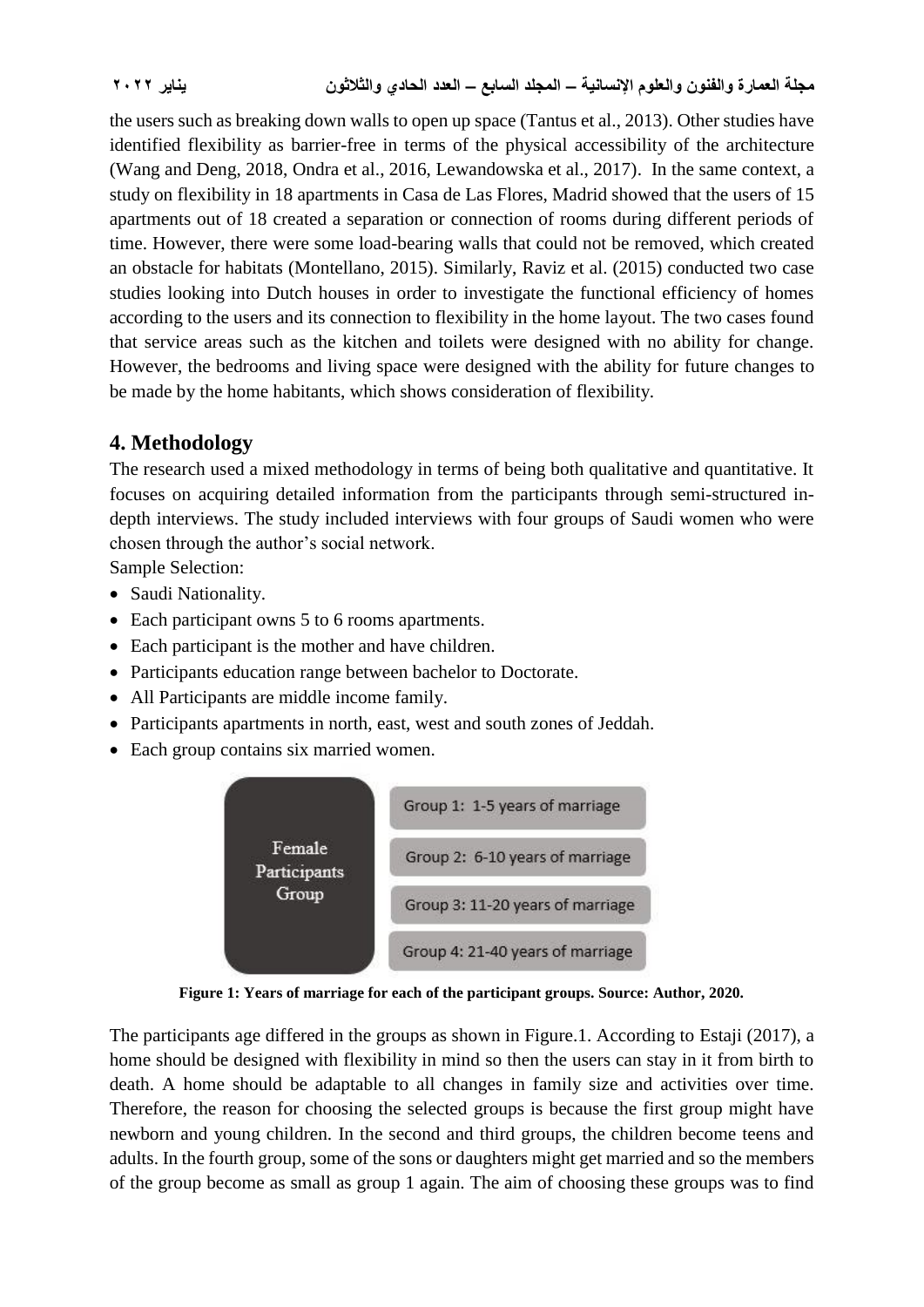out whether the changes in terms of the children's age or upon them leaving home affected the women's perception of the home layout.

Interview took place in participants' home. During the interviews, the participants were asked about the design issues in their owned home. They were also asked about their lifestyle and how it affected the home design. Semi-structured interview questions were developed by the researcher and new questions based on the participants' answers were asked according to the discussion. The interviews took place in the period from April 2019 to September 2020. Each interview lasted 30 to 60 minutes. The collected data was then analyzed using quantitative and qualitative methods under two categories in order to fulfill the research objectives:

• The first category investigated the women's perception of the interior architectural issues of their owned apartment related to two points, specifically the reception area and cultural changes and living space related to the interior layout and spatial flexibility.

• The second category investigated whether the two major analysis points of apartment cost and the age of building created any significant differences in terms of the interior architecture through the use of statistical analysis software.

#### **2.1 Statistical Analysis:**

To support the findings from the interviews, statistical analysis of the 24 participants' flats was done to find whether the apartment cost and age of the building created any significant differences in terms of the architectural layout of the sale apartments. The SPSS software was used to run the statistical analysis (version 27). A Chi square test used to examine whether rental cost and the age of the building resulted in any significant differences in the architectural design. The data presented in the results was frequency. A probability value below 0.05 was considered to be statistically significant.

## **3. Results and Discussion**

#### **3.1 Reception Area and Cultural Changes**

|                                                                  | Allen Council<br><b>Bedrooms</b> |       |       |                                                                                                               |       | Living space |       | Kitchen |       |       |       | Reception area |       |                  |                   |       |
|------------------------------------------------------------------|----------------------------------|-------|-------|---------------------------------------------------------------------------------------------------------------|-------|--------------|-------|---------|-------|-------|-------|----------------|-------|------------------|-------------------|-------|
|                                                                  | Group                            | Group | Group | Group<br>4                                                                                                    | Group | Group        | Group | Group   | Group | Group | Group | Group          | Group | Group            | Group             | Group |
| Every day                                                        |                                  |       |       |                                                                                                               |       |              |       |         |       |       |       | ۰              |       |                  |                   |       |
| the company of the company of the company<br>5 days per-<br>week |                                  |       |       | in continuous communication de continuation de continuation de continuation de la procession de la procession |       |              |       |         |       |       |       |                |       |                  |                   |       |
| weekend<br>December 2010 and 2010                                |                                  |       |       |                                                                                                               |       |              |       |         |       |       |       |                |       | 552.50           |                   |       |
| A Service Control Control of the<br>Occasionally                 |                                  |       |       |                                                                                                               |       |              |       |         |       |       |       |                | 6     | <b>All Allen</b> | <b>All Street</b> |       |



Table 1 shows how many days per week every room in the home is used by the participants. It clarifies that the bedroom and living room are the most used spaces every day. Service areas such as the bathroom and kitchen are used daily but with some exception for the kitchen as not all participants like to cook. On the other hand, it indicates that the reception area, which includes the reception room and dining room, are the least used area by all of the participants except group four. In group four, one participant uses the reception area as a bedroom for her married sons and daughters who come from different cities. There were two participants in group 3 and one participant in groups 2 and 4 respectively who use the reception area for their sons and friends when they gather on weekends. It is important to highlight that they do not use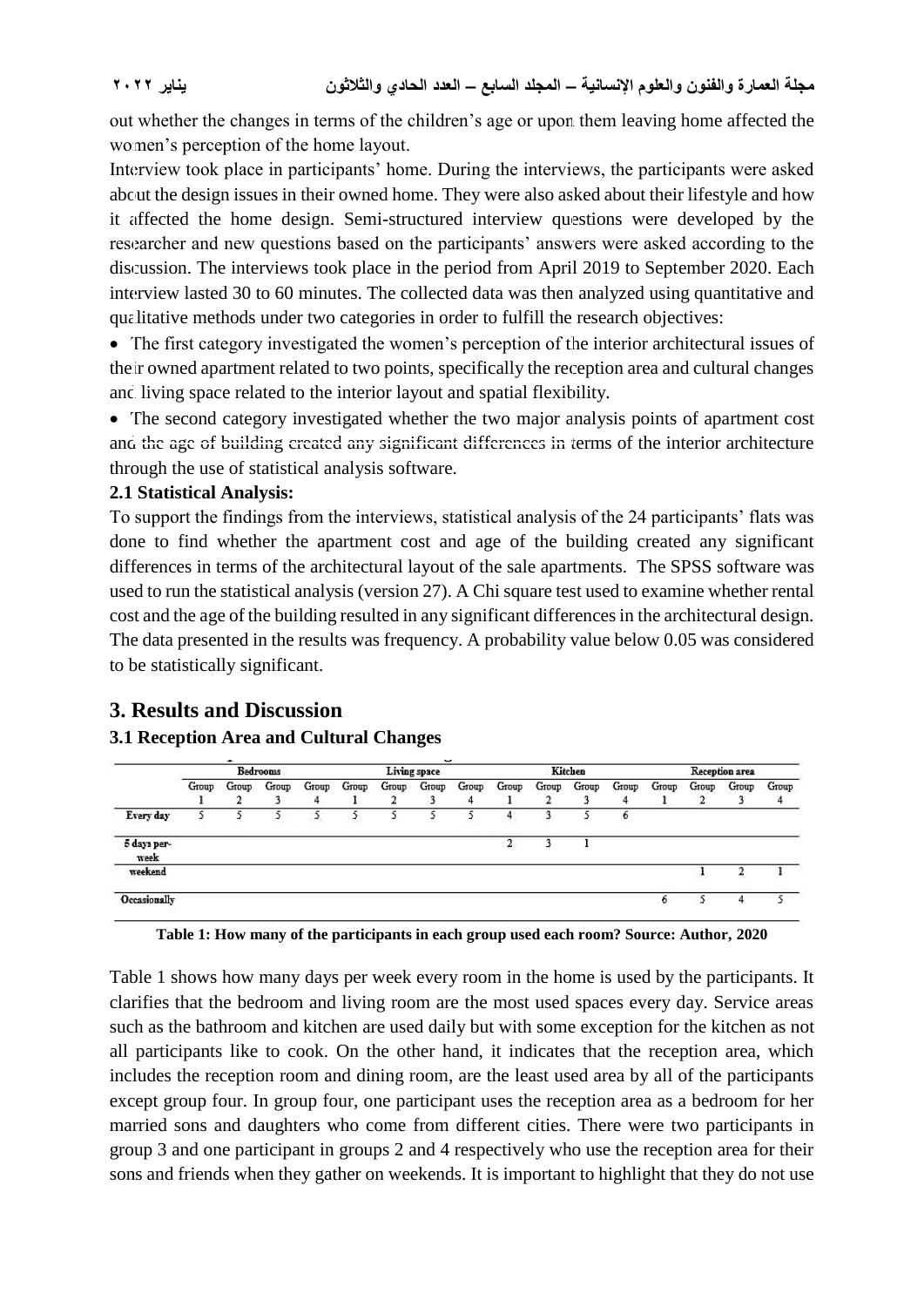it every weekend but a maximum of 2 weekends per month. Figure 2 shows that the highest number of participants was 16 who use the reception area 1 - 5 times per year. The diagrams indicate that the second more frequent was 4 participants who did not use the area for more than a year. The interviewees claim that they do not use the reception area unless a guest comes to visit them. As a result, it was found that years of marriage and changes in the number of family members did not result in a major difference in terms of the use of the reception zone.



**Figure 2 shows how many times the participants use the reception zone. Source: Author, 2020.**

The participants also discussed the issues they had with this area in relation to two major points: it costs a lot of furniture and it takes a lot of effort to clean since it is big and used rarely. As a result, this leads to having dead rooms. This comes in agreement with (Alzamil and Haidar, 2019) who states that villas contain dead rooms that are used rarely by the inhabitants. This shows that the size of villa is bigger than the habitant's needs. However, the difference in this study is that the participants do not find the apartment area to be too big, so much as it is having an unsuitable room layout that leads to dead spaces in the apartment. Additionally, AlQamdi (2019) stated that residential architecture needs to understand changes in the family's needs according to cultural changes. He goes on to assert that the size of home should not be big and include spaces that are not needed. Families and architects should stop the extravagance found in residential architecture.

The main reason for the lesser use of the reception rooms was due to cultural changes, resulting in people starting to gather outside the home. The interviewees in this study found that families and friends of the first, second and third groups prefer to gather in malls, cafes or restaurants instead of their homes. This demonstrates a lifestyle change over time and across the generations. Before there were so many shopping malls in the different districts of Jeddah, people used to gather in their homes. This is in agreement with the work of Almunajed (2015, 8-12) who states that the number of shopping malls in big cities like Riyadh and Jeddah has now increased to 10 malls in each city. They have become a gathering places.

#### **3.2 Living Space: Interior Layout and Flexibility**

The living space, which is most important space for all participants, has many issues. First, it is small in comparison to the reception area as shown in Table 2. Table 2 shows the average area for each room in the participants' homes. This indicates that the total average reception area is 46 - 51 sq. The living is only 20 sq. and total bedroom area that is used daily is 44 square meters for three bedrooms. The Master bedroom is 16 sq. meters and the other two are 14 square meters each. This supports the women when they complained that the reception area took up a big space in the home while not being used for most of the year.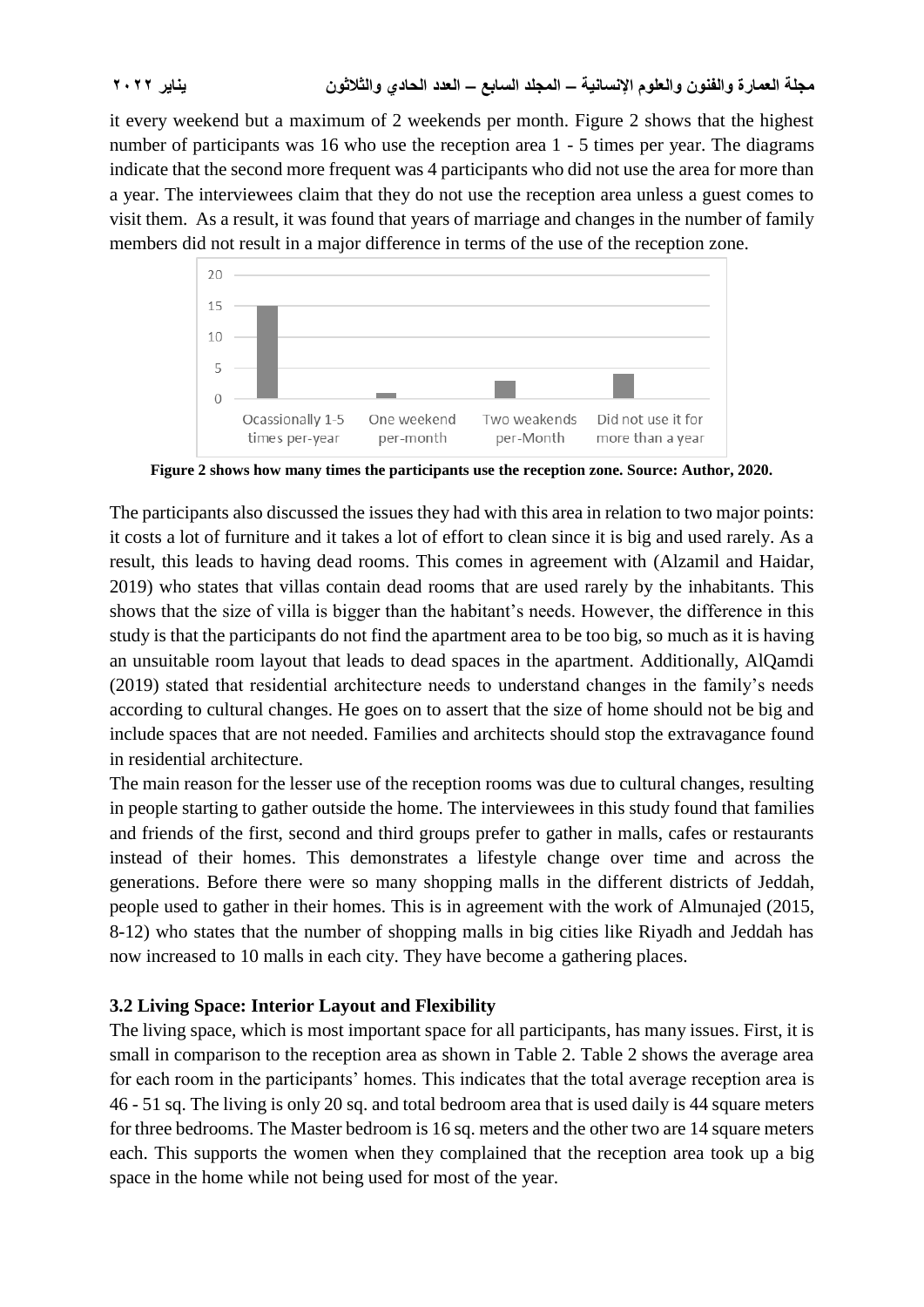| <b>Room Type</b>   | <b>Number</b> | of Room Area   |
|--------------------|---------------|----------------|
|                    | rooms         |                |
| <b>Living room</b> |               | $20$ sq.       |
| <b>Bedrooms</b>    | 3             | 14-16 sq. each |
| <b>Bathrooms</b>   | $2 - 3$       | 4 sq.          |
| <b>Kitchen</b>     | 1             | $20$ sq.       |
| <b>Storage</b>     | 1             | 3 sq.          |
| <b>Reception</b>   |               | $30-35$ sq.    |
| <b>Room</b>        |               |                |
|                    |               |                |

**Table 2 Apartment room area measurements. Source: Author, 2020**

Cellucci and Di Sivo (2015) divided flexibility into four categories. The first is spatial flexibility which allow for changes of the interior layout without changing the total building. The second category is evolutionary flexibility. This type includes a life cycle technological system that help to expand the building size in the future. The third category is flexibility that is related to construction as it allows for changes in the building by changing its construction. The fourth is flexibility through technology; this allows for a high level of maintenance. For instance, this type can create a pipeline layout in such a way that it allows for easy access in the case of maintenance without damaging the building. In this study, the interviews with the participants showed that they need spatial flexibility so then they can make changes to the interior layout of the apartment. This is in agreement with the work of Magdziak (2019) who stated the importance of flexibility in the architecture and the interior space of the residence as the family needs will differ at different lifecycle points. Figure 3 indicates that 90% of participants in this study support the concept of spatial flexibility in design as they prefer to buy an apartment that contains some open space.



**Figure 3: Percentage of participants who requested spatial flexibility.**

This allows the users to divide it into different rooms if they want. They also accept buying apartment with many walls but only if the walls can be removed if they want. The issue is that the walls contain constructional columns that remain after removing the wall, creating an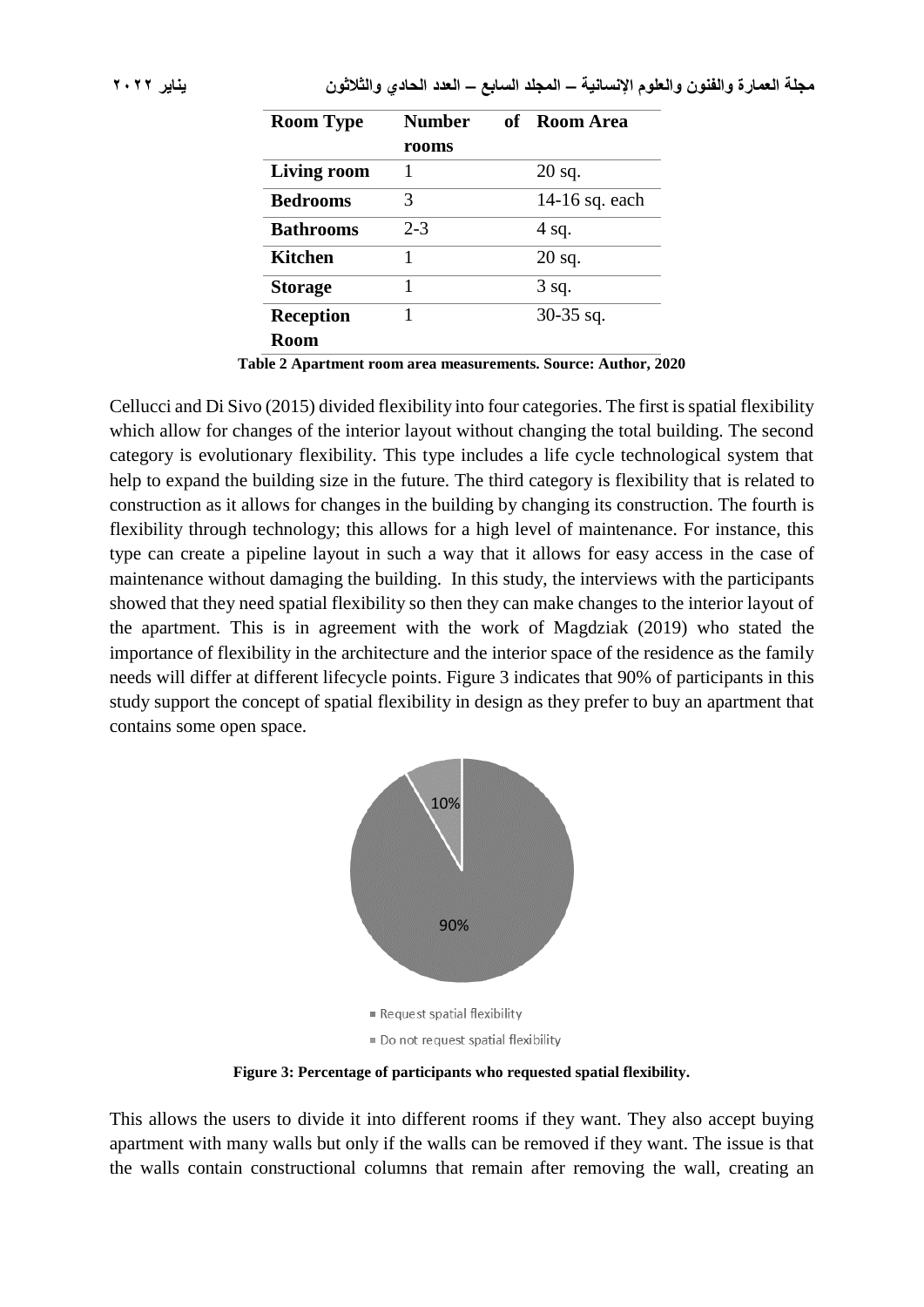obstacle in the interior layout. Additionally, the participants prefer the living space to be big and open space like in the Western design as they mentioned in the interviews. They suggest replacing the reception room and dining room with a big open space that includes seats and a dining table. This shows that the inhabitants do not need the three zones in the home of private, semi-private and public. They suggested combining the semi-private and public areas into one zone as there is no need for a big reception zone. This indicates that people have started to get inspired by other culture's designs which shows an agreement with the work of AlAmri and AlSaid (2019) who stated that culture and lifestyle have a major effect on residential design. This enforces the statement that residential design differs from Eastern to Western. He goes on to assert that there are many factors such as mobility having a role in lifestyle similarities between the West and East. Almabruk et al. (2017) stated that sociology must be studied in architecture as it has a great impact on residential design.

The findings from the interviews with the women shows that sale apartments are not designed with a consideration of cultural changes or an understanding of the potential changes in the users' needs in mind. This shows that spatial flexibility is not considered by architects when designing apartments for sale. The participants claim that they spent 5 years searching for a sale apartment with a design that suited their needs. Some of the participants searched the whole city, looking at both old and new buildings. They also did not mind paying more for a high cost apartment if it suited their needs. In the end, they accepted the reality that neither the cost of the apartment nor the age of the building made any difference in terms of the interior architectural layout as much as it did in the material used and associated finishes. The findings also indicate that the women's perceptions across the four groups were similar, which shows that there are no big differences in terms of the needs of the participants with different family members.

| Cost of the Dunuing |  |                   |  |       |              |  |  |  |
|---------------------|--|-------------------|--|-------|--------------|--|--|--|
| Age of              |  | Group Group Group |  | Group | <b>Total</b> |  |  |  |
| <b>Building</b>     |  |                   |  |       |              |  |  |  |
| 1-5 years           |  |                   |  |       | 20           |  |  |  |
| old                 |  |                   |  |       |              |  |  |  |
| $6 - 10$            |  |                   |  |       |              |  |  |  |
| vears old           |  |                   |  |       |              |  |  |  |

|  |  |  | 5.3 Age and Cost of the Building |
|--|--|--|----------------------------------|
|--|--|--|----------------------------------|

| Table 3: Apartment age and the number of participants who bought an apartment of different ages in |  |
|----------------------------------------------------------------------------------------------------|--|
| each group. Source: Author, 2020                                                                   |  |

| Cost of<br>apartment | Group<br>1 | Group<br>2 | Group<br>3 | Group                       | <b>Total</b> |
|----------------------|------------|------------|------------|-----------------------------|--------------|
| 300.000<br>riyal     |            | 2          |            |                             | 2            |
| 500.000<br>riyal     | 3          |            |            |                             |              |
| 700.000<br>riyal     | 3          |            | 6          | $\mathcal{D}_{\mathcal{L}}$ | 11           |
| 1000.000<br>riyal    |            |            |            |                             |              |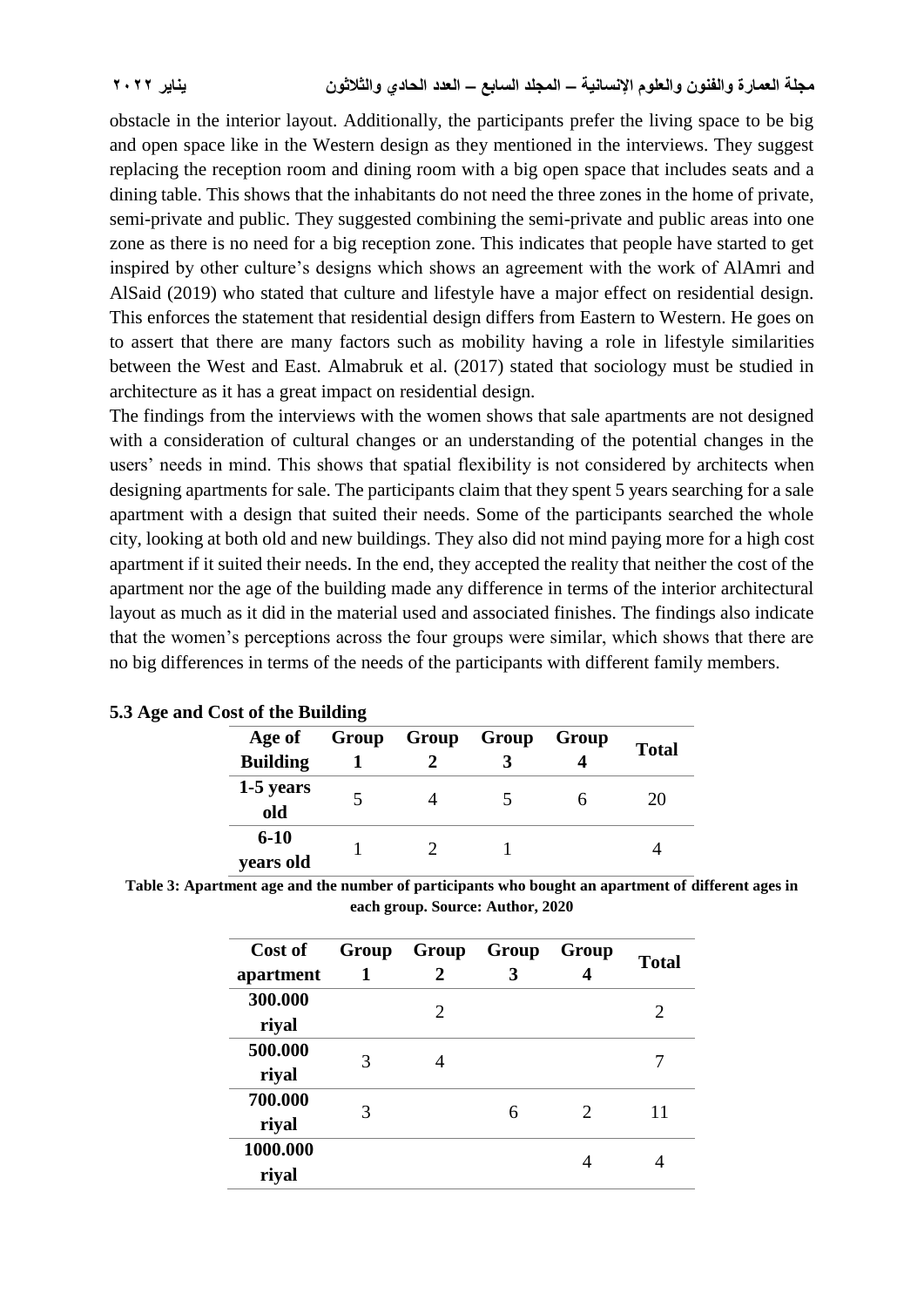#### **Table 4: Apartment sale cost and the number of participants who bought an apartment with the cost per group. Source: Author, 2020**

To support the findings drawn from interviews with the participants, this research also conducted statistical analysis to investigate whether the cost of the apartment or the age of the building resulted in any significant difference in the architectural layout in terms of the living room size and location. It also shows whether the two analysis points affect the existence of a reception area. Table 3 shows that 20 out of 24 participants live in apartments that were built in the last 5 years. Table 4 shows that 15 out of 24 participants live in apartments that cost 700,000 – 1000,000 Riyale. However, it was also found that the reception area is a major part of most apartments except for 3 participants, where their flat cost 500 to 1000,000 Riyale and the building age was 5 years old. The Chi square test did not show there to be a statistical significance between the flat cost and the building age with having an open living space or not including a reception. This supports the perception that the age of the building does not create changes in the room layout and space division as most flats contain the same number of rooms. This was except for 3 flats that did not have a reception area. They had a small living room reaching 30 sq. and preferred the open living space to be 45 -50 sq. It was found from the interviews that the difference between a high and low cost was related to the material finishes of the apartments and not the architectural division or layout of the rooms.

#### **4. Conclusion**

This paper has presented the women's perceptions of the architectural design of their owned apartments in Jeddah. It was additionally found that the reception area in apartments takes up a considerable amount of space even though it is rarely used, meaning that it is considered a dead space. Therefore, the inhabitants do not need three zones in their home, referring to private, semi-private and public. They suggest combining the semi-private and public areas into one zone as there is no need for a big reception zone. They also support the idea of spatial flexibility in the design so then they can break down or add walls without having constructional columns as an obstacle. The study indicates that the two main analysis elements, the age of the building and the cost of an apartment, do have a role in the changes made in terms of the architectural layout of apartments and the cultural changes related to family needs. This is because most apartments share a similar architectural design. In conclusion, this study recommends that architects consider spatial flexibility in their design of sale apartments to allow the users to change the interior layout according to their needs.

#### **Appendix**

#### **Interview Questions:**

- 4. When did you buy this apartment?
- 5. How old is the building?
- 6. How much does it cost?
- 7. How many hour per-day do you stay in each room?
- 8. Do you receive guest at your home?
- 9. How many times do you receive guest?
- 10. Where do you sit with your guests?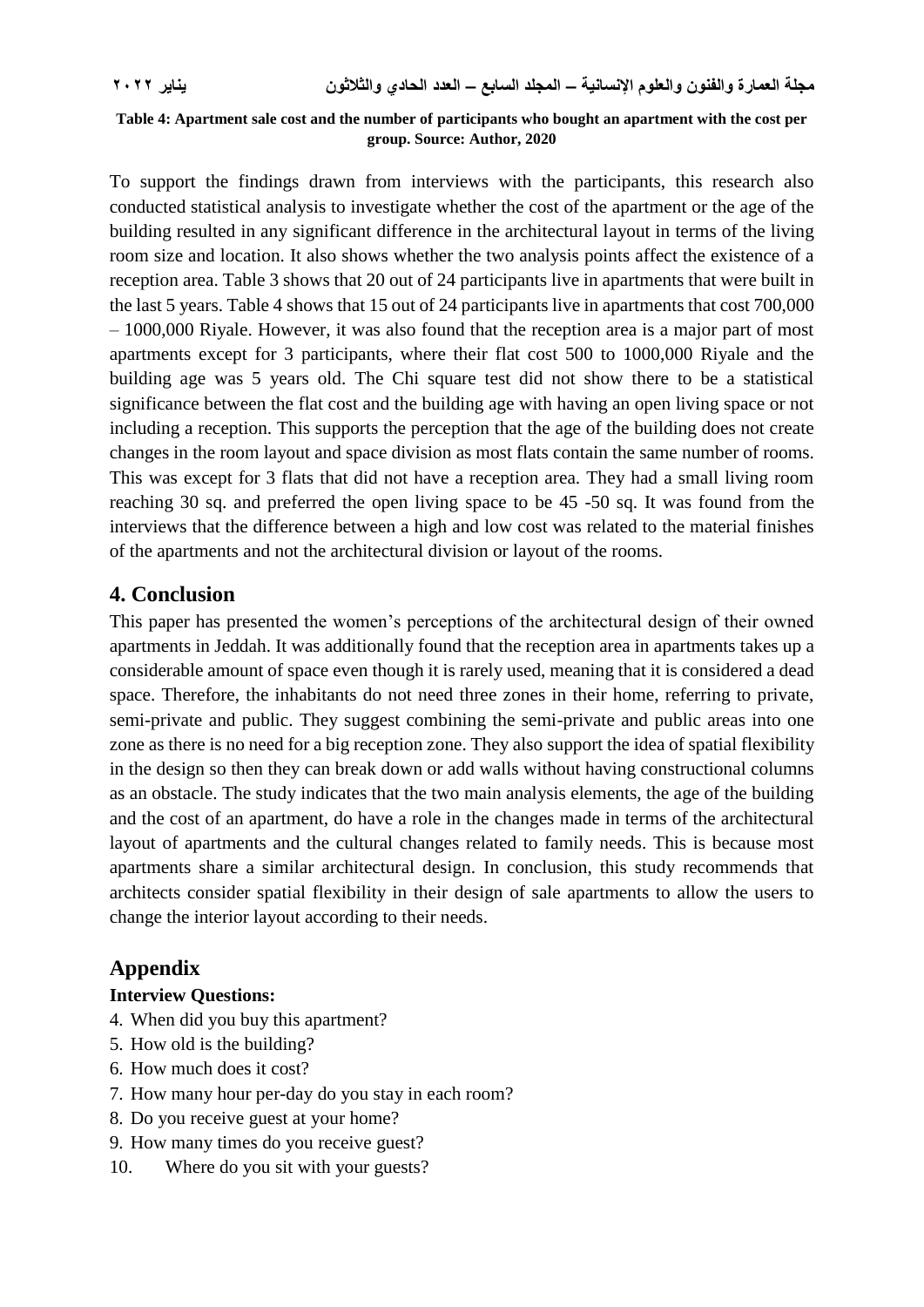- 11. Do you prefer sitting at living room or reception area with your guest?
- 12. How many days per-week or per-month do you use the the reception area?
- 13. What are the design issues at your apartment?
- 14. How flexible is your apartment design?
- 15. Did you make any changes at your apartment layout?
- 16. What changes do you want to make at your apartment?

### **There were many questions that were asked in between these questions according to participants' answers.**

## **5.References**

ABU-ZAUID, A. Updated changes and modifications to housing under the new urban environment. Journal of Humanities and Social Sciences, 21, (1)**,** 280-290, 2015.

AL-HOMOUD, M., AL-OUN, S. & ABED, A. Reflective lifestyle on Badu homes in Jordan. Proceedings of the 34th Annual Conference of the Environmental Design Research Association, Minneapolis, 41-55, 2003.

ALAMRI, A. & ALSAID, W. The societal dimensions of housing ownership apartments, a field study of some neighborhoods in Jeddah. Journal of the Faculty of Arts - Zagazig University, 21, (2), 15-30, 2019.

ALMABRUK, A., HASAN, A., AHMAD, K. & ALAZAZI, M. A change in the needs of the Libyan family and the built environment and its impact on the design of modern private housing. Journal of Engineering Sciences Assiut University, 45, (2), 244 – 266, 2017.

ALMATHLOOM, H. & ALKURDI, A. Housewife's Practices Towards Achieving The Design Flexibility of The Economic Housing and Their Impact on The Residential Satisfaction. Arab Research Journal in the Fields of Specific Education, 10, (3)**,** 111-126, 2018.

ALMUNAJED, M. Shoping Malls, Zad Group, Jeddah, Saudi Arabia , 2015.

ALQAMDI, S. In light of contemporary transformations - the Saudi home culture between "typicality of tradition" and "daring change.". Aljazeera Newspaper, 2019.

ALSUSI, R. The effect of design flexibility on housing utilization efficiency in the Gaza Strip : with reference to multi-functional interior spaces. Master Thesis, Islamic University, 2015.

ALZAMIL, W. & HAIDAR, A. Designing independent housing based on the factors affecting its area and components from the users' point of view. Journal of Gulf and Arabian Peninsula Studies, 172, (4) 301-340, 2019.

BAHAMMAM, A. The Difficulty of Obtaining and Possessing a Dwelling in Light of the Recent Circumstances in Saudi Arabia. Social Journal, 9, (3)**,** 10-23, 2015.

BAHMMAM, A. Housing. Universal Publisher & Distributor, Riyadh, 2018.

CELLUCCI, C. & DI SIVO, M. The flexible housing: criteria and strategies for implementation of the flexibility. Journal of Civil Engineering and Architecture, 9**,** (1), 846-852, 2015.

DE PARIS, S. R. & LOPES, C. N. L. Housing flexibility problem: Review of recent limitations and solutions. Frontiers of Architectural Research, 7, (3) 80-91, 2018.

ERDOĞAN, N., MÜŞTAK, S. & KAPLAN, S. Social value and norms in architecture of Turkish House. International Journal of Contemporary Architecture 3, (5) 1-7, 2016.

ESTAJI, H. 2017. A review of flexibility and adaptability in housing design. International Journal of Contemporary Architecture, The New ARCH, 4, (2), 37-49, 2017.